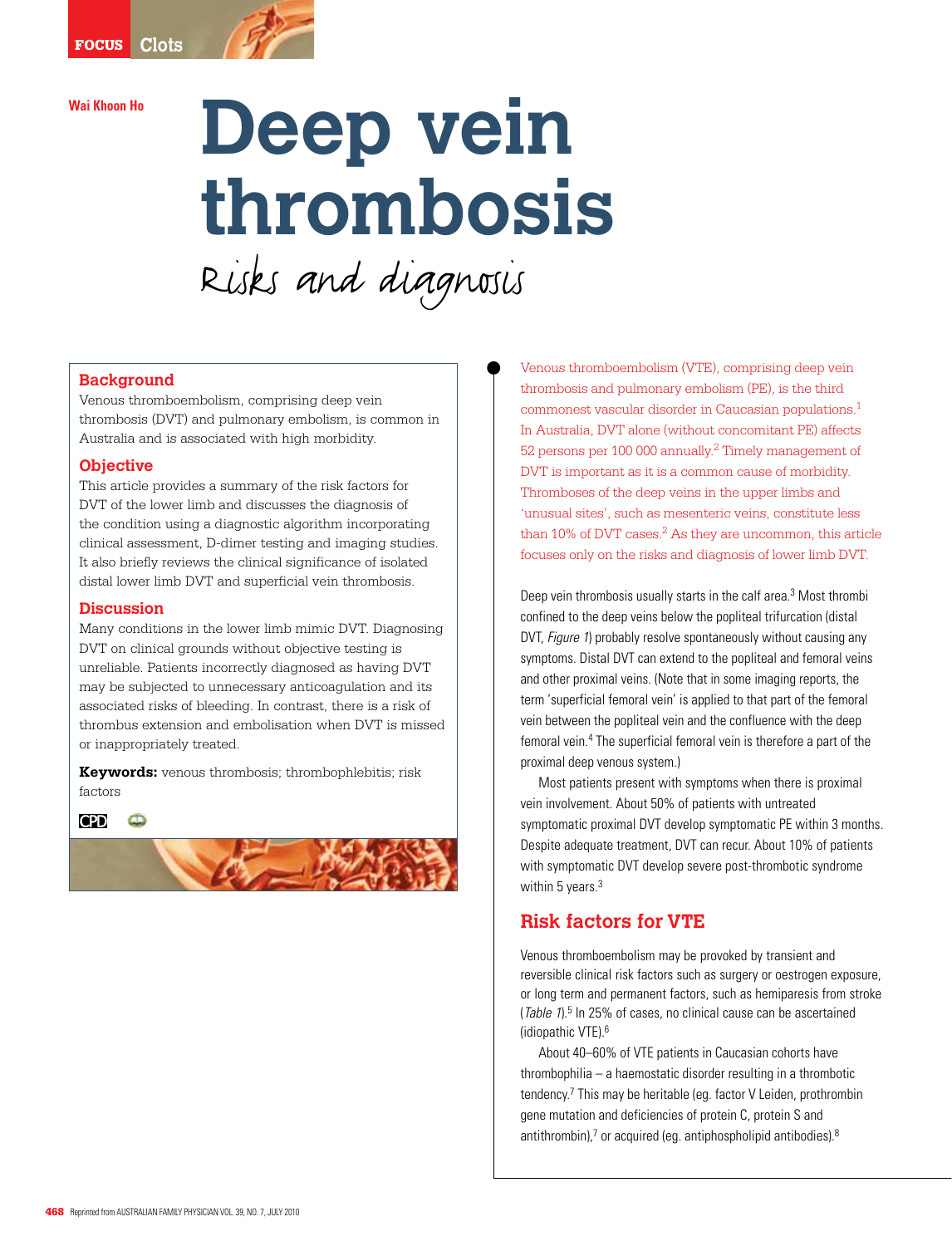



(Note that the superficial femoral vein – that portion of the femoral vein between the popliteal vein and the confluence with the deep femoral vein – is part of the proximal deep venous system<sup>4</sup>)

 The prevalence of thrombophilia varies greatly with ethnicity (Table  $2$ ).<sup>7,9–13</sup> In Caucasian populations, the most common heritable thrombophilic defects are factor V Leiden and prothrombin gene mutation but these are absent in Indigenous Australians without Caucasian admixture<sup>10</sup> and in east Asians.<sup>9</sup>

Heritable thrombophilia increases the risk of a first VTE<sup>14</sup> but does not appear to be a major determinant of the risk of recurrence (Table  $2$ <sup>13,15–17</sup> In contrast, the antiphospholipid syndrome is a strong risk factor for first and recurrent VTE and warrants consideration of long term anticoagulation. $8,18-20$ 

#### Table 1. Clinical risk factors for venous thromboembolism5

#### **Strong clinical risk factors (odds ratio >10)**

- Fracture of the hip or lower limb
- Hip or knee replacement surgery
- Major general surgery
- Major trauma
- Spinal cord injury

#### **Moderate clinical risk factors (odds ratio 2–9)**

- Arthroscopic knee surgery
- Hormonal therapy (eq. oral contraceptives, hormone replacement therapy)
- Pregnancy postpartum
- Paralytic stroke
- Previous venous thromboembolism

#### **Weak clinical risk factors (odds ratio <2)**

- Immobilisation (eq. bed rest >3 days, air travel >8 hours)
- Pregnancy antepartum
- Obesity
- Advancing age

# **Assessment of the patient with suspected DVT**

The diagnosis without objective testing is unreliable as many common conditions, such as ruptured Baker cyst, haematoma and venous insufficiency, mimic DVT. In primary care among adults with suggestive symptoms and/or signs, only 29% have ultrasonographically proven DVT.<sup>21</sup>

 To better evaluate the clinical probability of DVT before further testing, scoring systems based on symptoms, signs and risk factors have been developed. One such system is the modified Wells score (Table 3) which categorises patients as likely to have DVT (score of 2 or more points) or not  $\ll$  points).<sup>22</sup> This score is reproducible and is used together with laboratory and/or imaging studies in a diagnostic algorithm.

#### **Laboratory testing**

D-dimer is a degradation product of cross linked fibrin in thrombi. It is elevated in many conditions where fibrin is formed and then degraded, including acute VTE (*Table 4*).<sup>23,24</sup> Various D-dimer assays are now available. They vary in turnaround times and sensitivity and specificity. Enzyme linked immunosorbent assays (ELISAs) are the most sensitive (sensitivity ≥90%) compared with the latex (sensitivity 80–85%) and whole blood (sensitivity  $\sim$ 87%) agglutination assays.<sup>25</sup> The specificity of the various assays differ, but in general, the clinical utility of the D-dimer assays in diagnosing DVT is limited by their low specificity and low positive predictive value (Table 4). In contrast, a negative result (normal D-dimer) from a sensitive assay is useful to exclude DVT.

D-dimer levels correlate with the size of the thrombus and clot activity. The sensitivity of an assay may be diminished in cases of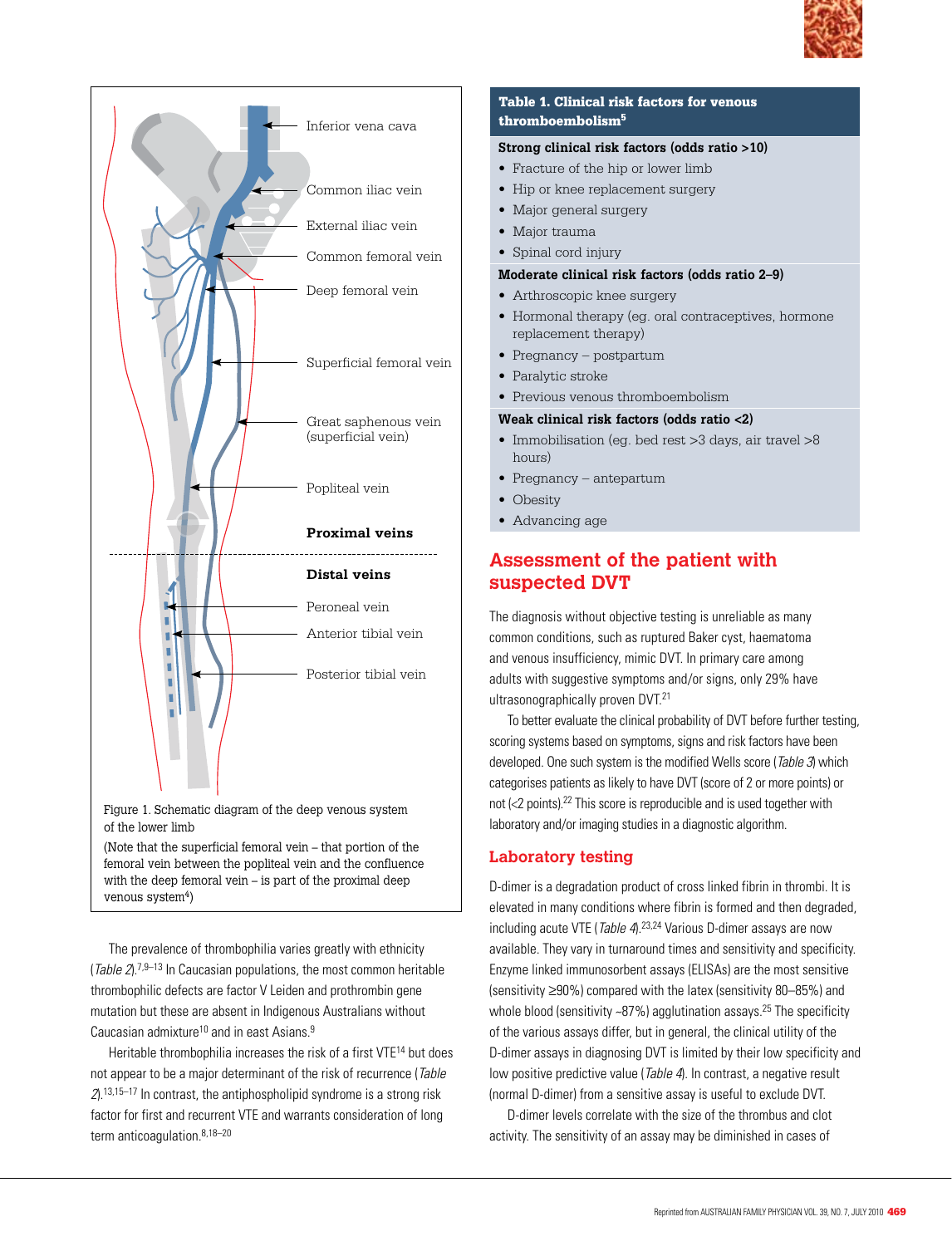

| Table 2. Thrombophilia: prevalence and risks of venous thromboembolism |                                                                   |                                                         |                               |                                              |  |
|------------------------------------------------------------------------|-------------------------------------------------------------------|---------------------------------------------------------|-------------------------------|----------------------------------------------|--|
| Thrombophilia                                                          | Prevalence in general<br>population <sup>7,9-11</sup>             | <b>Prevalence in VTE</b><br>patients <sup>7,12,13</sup> | Odds of first<br>$VTE^{8,14}$ | Odds of recurrent<br>VTE <sup>13,15-18</sup> |  |
| Factor V Leiden                                                        | 2.0–4.0% in Australia<br>Absent in Indigenous<br>Australians      | $10 - 20%$                                              | 6.6                           | 1.4                                          |  |
| Prothrombin G20210A                                                    | $2.0 - 3.2\%$ in Australia<br>Absent in Indigenous<br>Australians | $5 - 6%$                                                | 2.8                           | $1.2 - 1.7$                                  |  |
| Antithrombin<br>deficiency                                             | $0.1 - 0.3\%$                                                     | $1 - 2%$                                                | 5.0                           | $1.9 - 2.6$                                  |  |
| Protein C deficiency                                                   | $0.2 - 0.5%$                                                      | $2 - 3%$                                                | 6.5                           | $1.4 - 1.8$                                  |  |
| Protein S deficiency                                                   | $0.2 - 0.5%$                                                      | $2 - 3%$                                                | 1.6                           | $1.0 - 1.4$                                  |  |
| Lupus anticoagulant                                                    | 3–6% (depending on<br>assay and cut off values)                   | $6-17\%$ (depending<br>on assay and cut off<br>values)  | 11.1                          | $2.3 - 8.5$                                  |  |
| Anticardiolipin<br>antibodies (aCL)                                    |                                                                   |                                                         | 3.2 (high titre<br>$aCL$ )    |                                              |  |

#### Table 3. Modified Wells score for predicting probability of deep vein thrombosis<sup>22</sup>

| Clinical characteristic <sup>†</sup>                                                                                 |      |  |
|----------------------------------------------------------------------------------------------------------------------|------|--|
| Active cancer (treatment ongoing, administered<br>within previous 6 months or palliative)                            | 1    |  |
| Paralysis, paresis or recent plaster<br>immobilisation of the lower extremities                                      | 1    |  |
| Recently bedridden >3 days or major surgery<br>within previous 12 weeks requiring general or<br>regional anaesthesia | 1    |  |
| Localised tenderness along the distribution of<br>the deep venous system                                             | 1    |  |
| Swelling of entire leg                                                                                               | 1    |  |
| Calf swelling >3 cm larger than asymptomatic<br>side (measured 10 cm below tibial tuberosity)                        | 1    |  |
| Pitting oedema confined to the symptomatic leg                                                                       | 1    |  |
| Collateral superficial veins (nonvaricose)                                                                           | 1    |  |
| Previously documented DVT                                                                                            | 1    |  |
| Alternative diagnosis at least as likely as DVT                                                                      | $-2$ |  |

\* A score of ≥2 indicates that the probability of DVT is likely; a score of <2 indicates that the probability of DVT is unlikely

† In patients who have symptoms in both legs, the more symptomatic leg is used

small, isolated DVT compared with large proximal thrombosis. Further, the passage of time and/or the administration of anticoagulation may slow thrombus turnover thereby reducing assay sensitivity, hence, D-dimer testing may not be useful if a patient has already been effectively treated.<sup>23-26</sup>

#### **Imaging studies**

Compression ultrasonography (CUS) is the method of choice to evaluate the lower limbs for DVT.<sup>23,26,27</sup> It is simple, noninvasive and its use has

been validated in management studies (Table 5). Other methods such as computersied tomography (CT) and magnetic resonance imaging (MRI) are generally limited by availability.<sup>28,29</sup>

#### **Diagnostic algorithm**

A patient with symptoms and signs consistent with DVT should be assessed and the clinical (pretest) probability of acute DVT established by using a validated scoring system (Figure 2).<sup>22,26,30</sup> Thereafter, if the clinical probability of DVT is low, a D-dimer assay should be performed. In the modified Wells score, a pretest probability less than 2 (DVT unlikely) combined with a normal D-dimer assay result, reliably excludes DVT without the need for imaging studies. If D-dimer is raised, CUS is indicated.

A high pretest probability (DVT likely) should be followed up by CUS. With an abnormal CUS, DVT is diagnosed. However, a normal CUS does not exclude DVT and then a D-dimer assay should be performed. Anticoagulation can be withheld if the D-dimer result is normal. In the event of a raised D-dimer, imaging should be repeated within 1 week (or earlier if symptoms are worsening) as isolated distal DVT that have been missed initially on CUS may extend into the proximal veins and be detected on repeated scanning.26,30 In patients with unexplained swelling of the entire leg but having negative CUS, the possibility of pelvic vein thrombosis should be considered, in which case, CT, MRI or venography may be indicated.30

Figure 2 simplifies the diagnostic process and reduces cost by decreasing the number of patients undergoing both D-dimer testing and imaging studies while allowing room for the clinician to exercise clinical judgment: in the event that confirmatory testing is delayed and the clinical suspicion of DVT remains high, empirical anticoagulation (eg. low molecular weight heparin) should be started if there are no contraindications. Note that this algorithm has been developed and validated for use predominantly in studies of outpatients. The D-dimer assay is frequently positive and has limited usefulness among inpatients (because of comorbidities) and pregnant women.<sup>26,30</sup>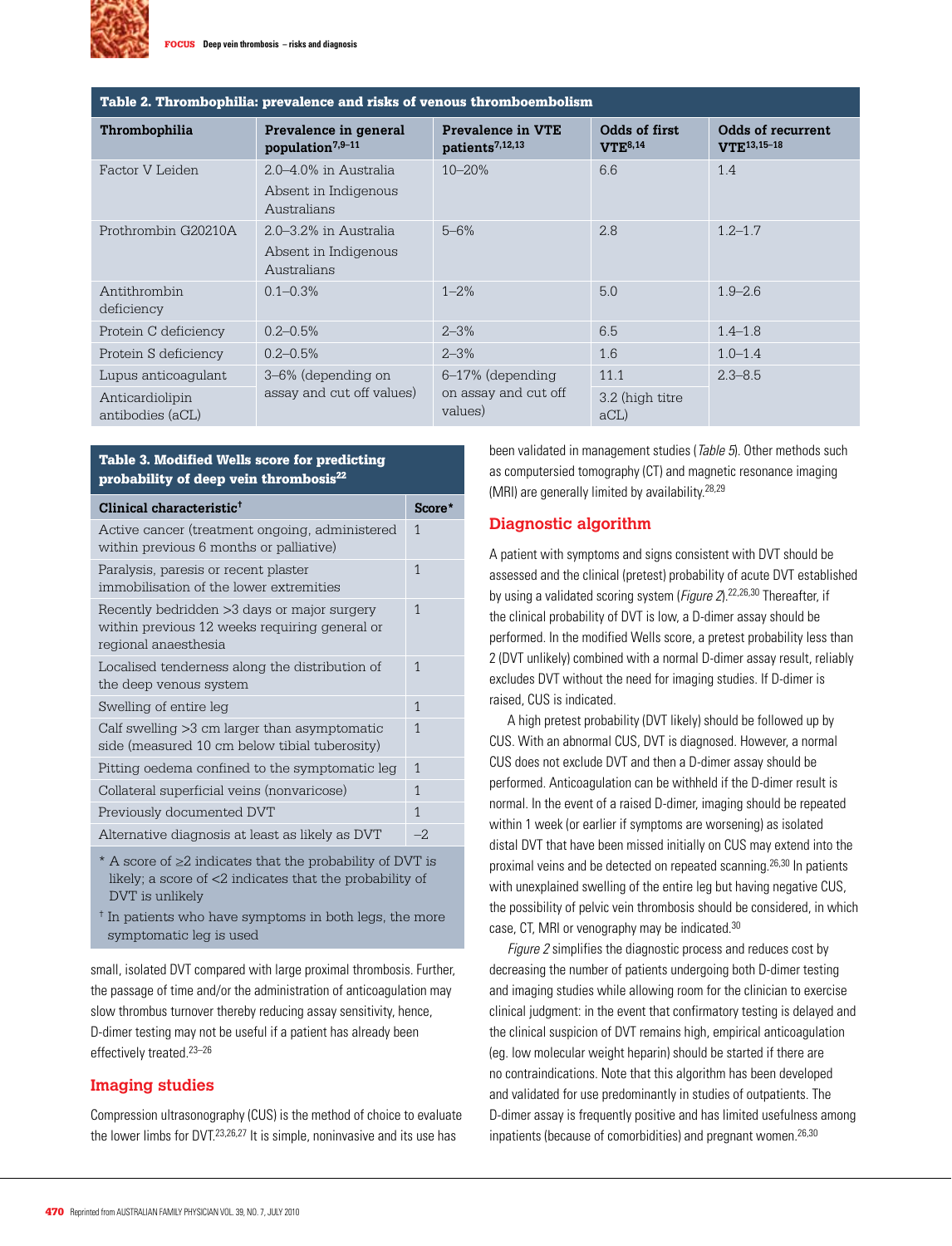

#### Table 4. Limitations of the D-dimer assay in the evaluation of suspected deep vein thrombosis<sup>23,24</sup>

#### **Clinical situations other than acute VTE resulting in raised D-dimer (potentially diminishing the specificity and positive predictive value of the test)**

- Surgery and/or trauma
- Haemorrhage and extensive bruises
- Ischaemic heart disease
- • Cerebrovascular accident (stroke)
- Infections
- Malignancy
- • Peripheral arterial disease and aneurysms
- Pregnancy
- Advancing age of patients (ie. the very elderly)
- Extensive burns

#### **Clinical situations resulting in a false-negative D-dimer assay**

- Small thrombus (eq. isolated distal deep vein thrombosis)
- Time lag between symptom onset and laboratory testing
- • Concomitant anticoagulation (with heparin or warfarin)

 In pregnant women, if a DVT is suspected and initial CUS is negative, repeat scanning in 5–7 days is indicated. If pelvic vein thrombosis is suspected, then MRI is the investigation of choice; $31,32$  alternatives are pulsed Doppler study of the iliac vein and CT venography.<sup>32</sup>

## **Further assessment**

Evaluation of clinical risk factors for VTE helps determine the duration of anticoagulation.33 Venous thromboembolism provoked by a transient, reversible cause has a low risk of recurrence and short term anticoagulation is generally required. If the cause is permanent and irreversible (eg. hemiparesis from stroke), or if no provoking factor is identifiable (idiopathic VTE), the risk of recurrence is higher and longer term anticoagulation may be indicated.

 Laboratory testing for heritable thrombophilia among unselected patients is generally not indicated as results do not influence patient management.20,33–35 As long term anticoagulation may be warranted in the antiphospholipid syndrome, testing for lupus anticoagulant and anticardiolipin and anti- $\mathbb{S}_2$  glycoprotein I antibodies should be considered in apparently idiopathic cases or among patients with concomitant connective tissue disorder, previous arterial thromboses (eg. stroke or myocardial infarction) particularly if premature, and/or a history of recurrent pregnancy failure or fetal death.<sup>19,20</sup>

## **Isolated distal DVT**

The risk of symptomatic isolated distal DVT extending into the proximal veins if untreated or inadequately managed varies and ranges from

#### Table 5. Imaging studies available for the diagnosis of deep vein thrombosis

#### **Compression ultrasonography27**

- • Sensitivity and specificity exceed 95% and 98% respectively for symptomatic proximal DVT
- Sensitivity of 11–100% and specificity of 90–100% for symptomatic distal DVT
- Noninvasive: can be performed relatively rapidly and a portable technique allowing for the bedside assessment of critically ill patients
- • Does not visualise the pelvic veins well and cannot be used in obese patients or in patients whose limbs are in plaster casts

#### **Computerised tomography28**

- • Sensitivity and specificity of 96% and 95% respectively in a meta-analysis of studies predominantly examining its use for the diagnosis of proximal DVT
- Can visualise the pelvic veins, define the upper limit of thrombus extension into the iliac veins and inferior vena cava
- Requires the injection of contrast medium, exposes the patient to radiation, may be difficult to interpret when artefact and insufficient venous filling is present, and is more expensive than ultrasonography
- • Limited by availability and technical expertise

#### **Magnetic resonance imaging29**

- Sensitivity and specificity for the diagnosis of symptomatic DVT is 96% and 93% respectively
- Sensitivity for distal DVT is much lower (about 62%)
- • Can be performed without the use of contrast medium
- • Can visualise the pelvic veins, define the upper limit of thrombus extension into the iliac veins and inferior vena cava
- • Limited by availability and technical expertise

#### **Venography (phlebography)27**

- Reference standard technique
- Reliably detects isolated distal DVT and thrombosis in the iliac veins and inferior vena cava
- • Cumbersome to perform, requires the injection of contrast medium, exposes the patient to radiation, may be difficult to interpret when insufficient venous filling is present

0–29%.<sup>30</sup> One review estimated that 25% of untreated cases extended proximally within a week.3

At diagnosis, up to 40% of cases of symptomatic isolated distal DVT can have coexisting symptomatic PE.<sup>36</sup> Among those with untreated distal DVT, 6.3% developed symptomatic PE within 7 days.<sup>37</sup>

Because of the variable risk of extension and/or embolisation, the optimal management of symptomatic distal DVT is uncertain<sup>38</sup> but some authors suggest that anticoagulation for 6 weeks to 3 months is generally adequate.39–41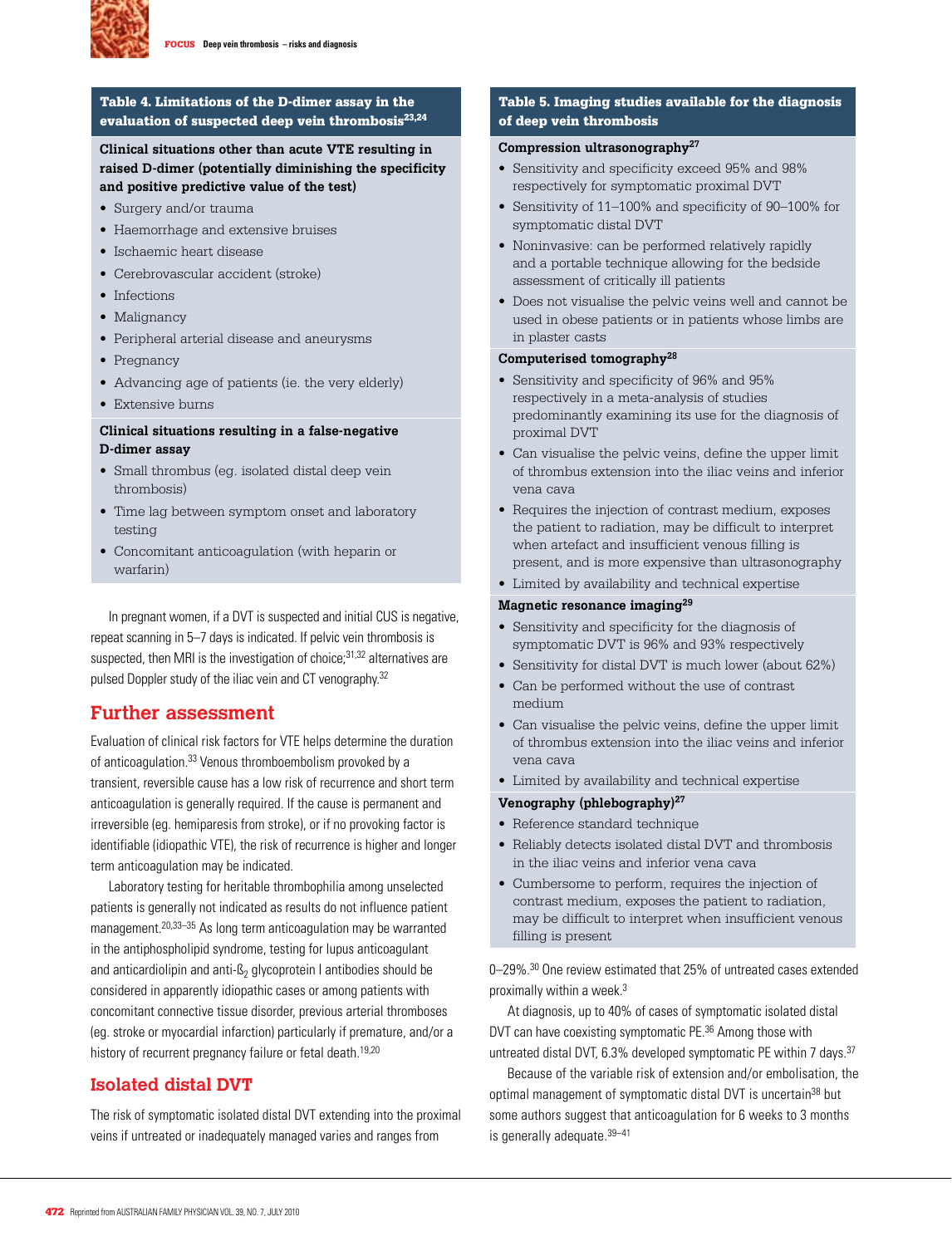



Routine screening of the asymptomatic postoperative patient for DVT is unwarranted.<sup>33</sup> However, if isolated asymptomatic distal DVT is found incidentally, it is reasonable to withhold anticoagulation as many of these thrombi resolve spontaneously and do not cause clinically significant PE.3,42,43 If anticoagulation is withheld, repeat testing within the next 10 days should be considered to determine if the thrombus has extended.<sup>44</sup> Repeat testing is also indicated if the patient becomes symptomatic.

## **Superficial vein thrombosis**

Concomitant DVT is observed in 2.6–65% of cases of superficial vein thrombosis (SVT) whereas symptomatic PE is present in 0.5–4.0%.<sup>45</sup> In case series involving >15 patients with untreated SVT, DVT and/or PE occurred in 1.7% to >11% within 3 months.<sup>45,46</sup>

 Ultrasonography should be performed in cases of SVT to confirm the diagnosis and establish its extent, and to look for the presence of concomitant DVT. Where the proximal extent of SVT is close to the sapheno-femoral or sapheno-popliteal junction, some authors recommend the institution of anticoagulation due to the presumed high risk of DVT and/or PE.45,46

## **Summary of important points**

- Diagnostic algorithms incorporating clinical assessment, D-dimer testing and imaging studies have been developed and validated for use in diagnosing DVT.
- Anticoagulation is generally indicated in symptomatic lower limb DVT. This includes thrombosis in the superficial femoral vein, which despite its name, is part of the proximal deep venous system.
- The duration of anticoagulation is largely determined by the site of thrombosis and clinical risk factors; testing for heritable thrombophilia does not generally influence management of the patient and is not warranted.

#### **Author**

Wai Khoon Ho MMedSc, FRACP, FRCPA, is Consultant Haematologist, Department of Haematology, Austin Health, Melbourne, Victoria. wai.ho@austin.org.au.

Conflict of interest: none declared.

#### **Acknowledgment**

I thank Mr Stephen Valentine for the illustration in Figure 1.